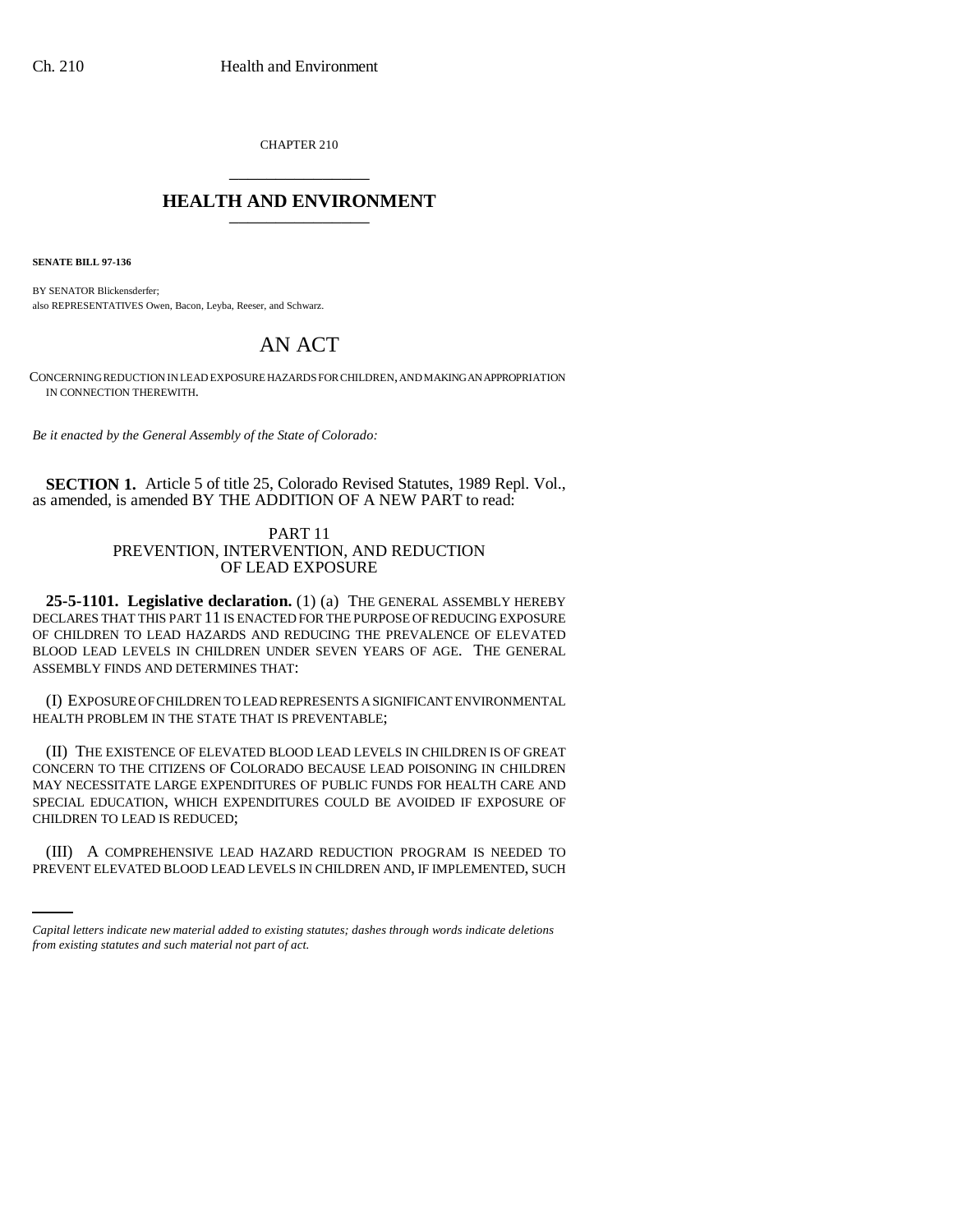PROGRAM COULD PREVENT HUNDREDS OF COLORADO'S CHILDREN, MANY OF WHOM CURRENTLY GO UNDIAGNOSED OR UNTREATED, FROM BEING EXPOSED TO LEAD AT LEVELS BELIEVED TO BE HARMFUL.

(b) THEREFORE, IT IS THE INTENT OF THE GENERAL ASSEMBLY TO ESTABLISH AND FUND A STATEWIDE LEAD HAZARD PREVENTION, INTERVENTION, AND REDUCTION PROGRAM WITHIN THE DEPARTMENT OF PUBLIC HEALTH AND ENVIRONMENT FOR THE PURPOSES OF:

(I) COMPILING INFORMATION CONCERNING THE PREVALENCE, CAUSES, AND GEOGRAPHIC OCCURRENCE OF ELEVATED LEVELS OF LEAD IN CHILDREN'S BLOOD;

(II) IDENTIFYING AREAS OF THE STATE WHERE CHILDREN'S LEAD EXPOSURES ARE SIGNIFICANT;

(III) ANALYZING LEAD INFORMATION AND, WHERE INDICATED, DESIGNING AND IMPLEMENTING A PROGRAM OF MEDICAL MONITORING AND FOLLOW-UP AND ENVIRONMENTAL INTERVENTION THAT WILL REDUCE THE INCIDENCE OF EXCESSIVE EXPOSURE OF CHILDREN TO LEAD IN RESIDENCES AND CHILD-OCCUPIED FACILITIES IN COLORADO; AND

(IV) PROVIDING COMPREHENSIVE EDUCATIONAL MATERIALS THAT ARE TARGETED TO HEALTH CARE PROVIDERS, CHILD CARE PROVIDERS, SCHOOLS, PARENTS OF YOUNG CHILDREN, THE REAL ESTATE INDUSTRY, AND OWNERS OF RENTAL PROPERTIES.

**25-5-1102. Definitions.** AS USED IN THIS PART 11, UNLESS THE CONTEXT OTHERWISE REQUIRES:

(1) "CHILD-OCCUPIED FACILITY" HAS THE SAME MEANING AS THAT SET FORTH IN SECTION 25-7-1102 (2).

(2) "DEPARTMENT" MEANS THE DEPARTMENT OF PUBLIC HEALTH AND ENVIRONMENT.

(3) "LEAD-BASED PAINT" HAS THE SAME MEANING AS THAT SET FORTH IN SECTION 25-7-1102 (5).

**25-5-1103. Lead hazard reduction program.** THERE IS HEREBY CREATED THE LEAD HAZARD REDUCTION PROGRAM IN THE DEPARTMENT OF PUBLIC HEALTH AND ENVIRONMENT TO PERFORM PREVENTION, INTERVENTION, AND GENERAL HAZARD REDUCTION ACTIVITIES NEEDED TO REDUCE EXPOSURE OF CHILDREN TO LEAD-BASED PAINT HAZARDS. AS PART OF THE PROGRAM, THE DEPARTMENT SHALL COORDINATE ACTIONS BETWEEN THE DEPARTMENT AND THE DEPARTMENTS OF EDUCATION, HUMAN SERVICES, HEALTH CARE POLICY AND FINANCING, AND LOCAL AFFAIRS TO PRODUCE A COMPREHENSIVE PLAN AND PROGRAM TO PREVENT ELEVATED BLOOD LEAD LEVELS IN CHILDREN AND TO CONTROL EXPOSURE TO LEAD-BASED PAINT HAZARDS IN RESIDENCES AND CHILD-OCCUPIED FACILITIES IN COLORADO. THE PROVISIONS OF THIS PART 11 APPLY ONLY TO LEAD-BASED PAINT HAZARDS.

**25-5-1104. Comprehensive plan.** (1) ON OR BEFORE JULY 1, 1998, THE DEPARTMENT SHALL ESTABLISH A COMPREHENSIVE PLAN TO PREVENT ELEVATED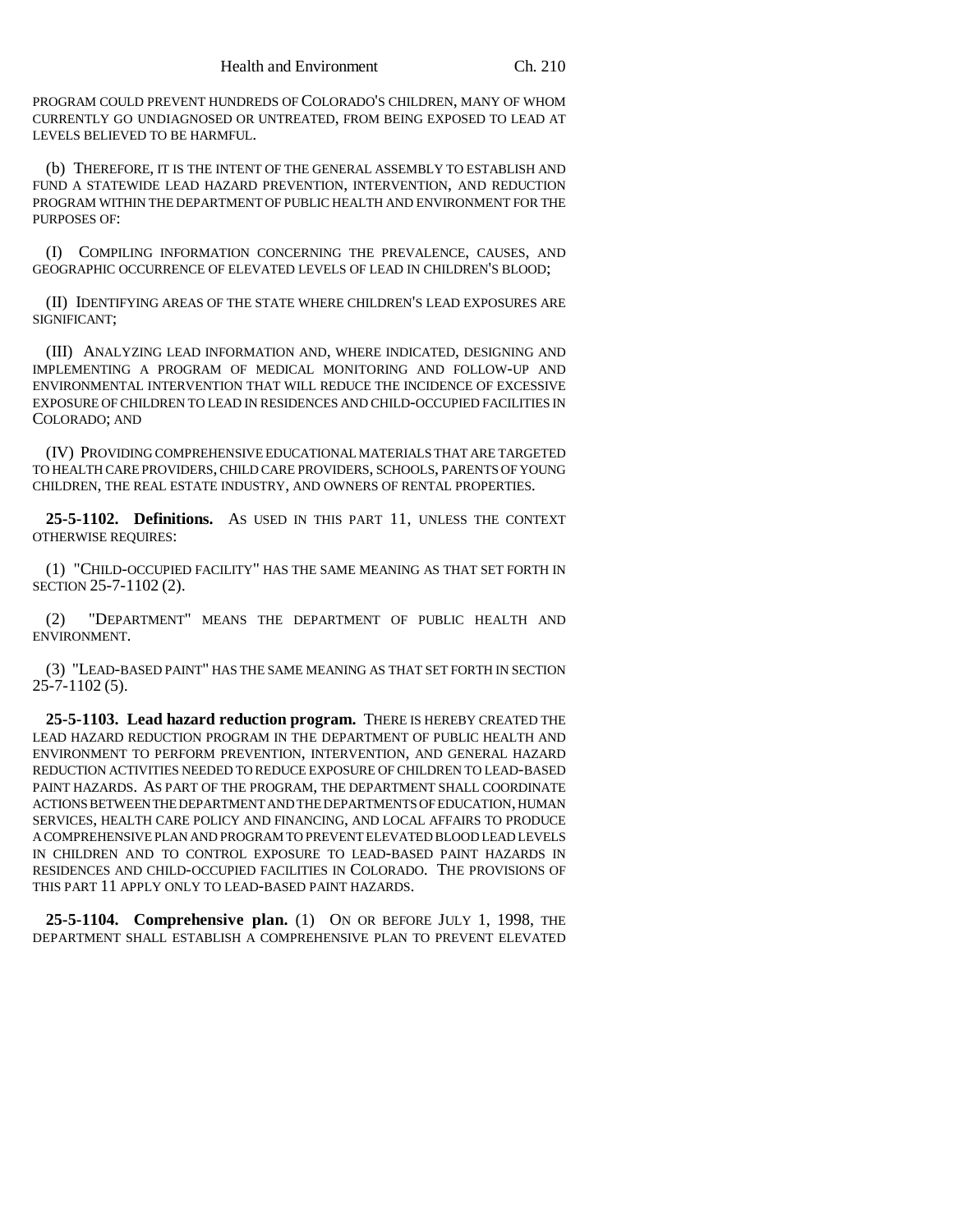#### Ch. 210 Health and Environment

BLOOD LEAD LEVELS IN CHILDREN AND TO CONTROL EXPOSURE OF CHILDREN TO LEAD-BASED PAINT HAZARDS IN RESIDENCES AND CHILD-OCCUPIED FACILITIES. THE PLAN SHALL INCLUDE:

(a) DEVELOPMENT OF STANDARDS BY THE STATE BOARD OF HEALTH CONCERNING THE METHOD AND FREQUENCY OF SCREENING OF YOUNG CHILDREN FOR ELEVATED BLOOD LEAD LEVELS. THE STATE BOARD OF HEALTH SHALL CONSULT WITH RECOGNIZED MEDICAL, PUBLIC HEALTH, AND ENVIRONMENTAL PROFESSIONALS AND APPROPRIATE PROFESSIONAL ORGANIZATIONS IN THE DEVELOPMENT OF SUCH STANDARDS.

(b) DEVELOPMENT OF A COMPREHENSIVE EDUCATION PROGRAM REGARDING LEAD CONTAMINATION THAT MAKES APPROPRIATE EDUCATIONAL MATERIALS AVAILABLE TO HEALTH CARE PROVIDERS, CHILD CARE PROVIDERS, SCHOOLS, OWNERS AND TENANTS OF RESIDENTIAL DWELLINGS BUILT PRIOR TO 1978, AND PARENTS OF YOUNG CHILDREN;

(c) CASE MANAGEMENT AND ENVIRONMENTAL FOLLOW-UP SERVICES BY STATE OR LOCAL HEALTH AGENCIES TO ENSURE THAT ALL CASES OF ELEVATED BLOOD LEAD LEVELS IN CHILDREN RECEIVE SERVICE APPROPRIATE FOR THE SEVERITY OF THE LEAD EXPOSURE;

(d) RECOMMENDATIONS CONCERNING FURTHER LEGISLATIVE ACTIONS TO ADDRESS LEAD EXPOSURE, INCLUDING, BUT NOT LIMITED TO, REQUIRING THIRD-PARTY INSURERS OR PAYERS, INCLUDING MEDICAID, TO PROVIDE COVERAGE FOR SCREENING, TREATMENT, ENVIRONMENTAL INVESTIGATIONS, AND ENVIRONMENTAL INTERVENTION;

(e) PROPOSED REGULATIONS GOVERNING THE REQUIREMENT, TIMING, AND CONDUCT OF ENVIRONMENTAL INVESTIGATIONS AND INTERVENTIONS; AND

(f) A DETAILED FISCAL ANALYSIS OF THE LEAD HAZARD REDUCTION PROGRAM.

**25-5-1105. Report.** ON OR BEFORE OCTOBER 1, 1998, THE DEPARTMENT SHALL SUBMIT A REPORT TO THE GENERAL ASSEMBLY IN ACCORDANCE WITH SECTION 24-1-136 (9), C.R.S., ON THE COMPREHENSIVE PLAN DEVELOPED UNDER SECTION 25-5-1104.

**25-5-1106. Acceptance of gifts, grants, and donations - lead hazard reduction** cash fund. (1) THE DEPARTMENT IS AUTHORIZED TO ACCEPT GIFTS, GRANTS, AND DONATIONS FOR THE PURPOSE OF IMPLEMENTING THIS PART 11 AND PART 11 OF ARTICLE 7 OF THIS TITLE.

(2) THERE IS HEREBY ESTABLISHED IN THE STATE TREASURY THE LEAD HAZARD REDUCTION CASH FUND, REFERRED TO IN THIS PART 11 AS THE "FUND". THE FUND SHALL CONSIST OF ANY FEES, GIFTS, GRANTS, AND DONATIONS RECEIVED FROM ANY PERSON OR ENTITY. ANY INTEREST DERIVED FROM THE DEPOSIT AND INVESTMENT OF MONEYS IN THE FUND SHALL REMAIN IN THE FUND AND MAY NOT BE CREDITED OR TRANSFERRED TO THE GENERAL FUND OR ANY OTHER FUND.

(3) THE GENERAL ASSEMBLY SHALL MAKE APPROPRIATIONS FROM THE FUND TO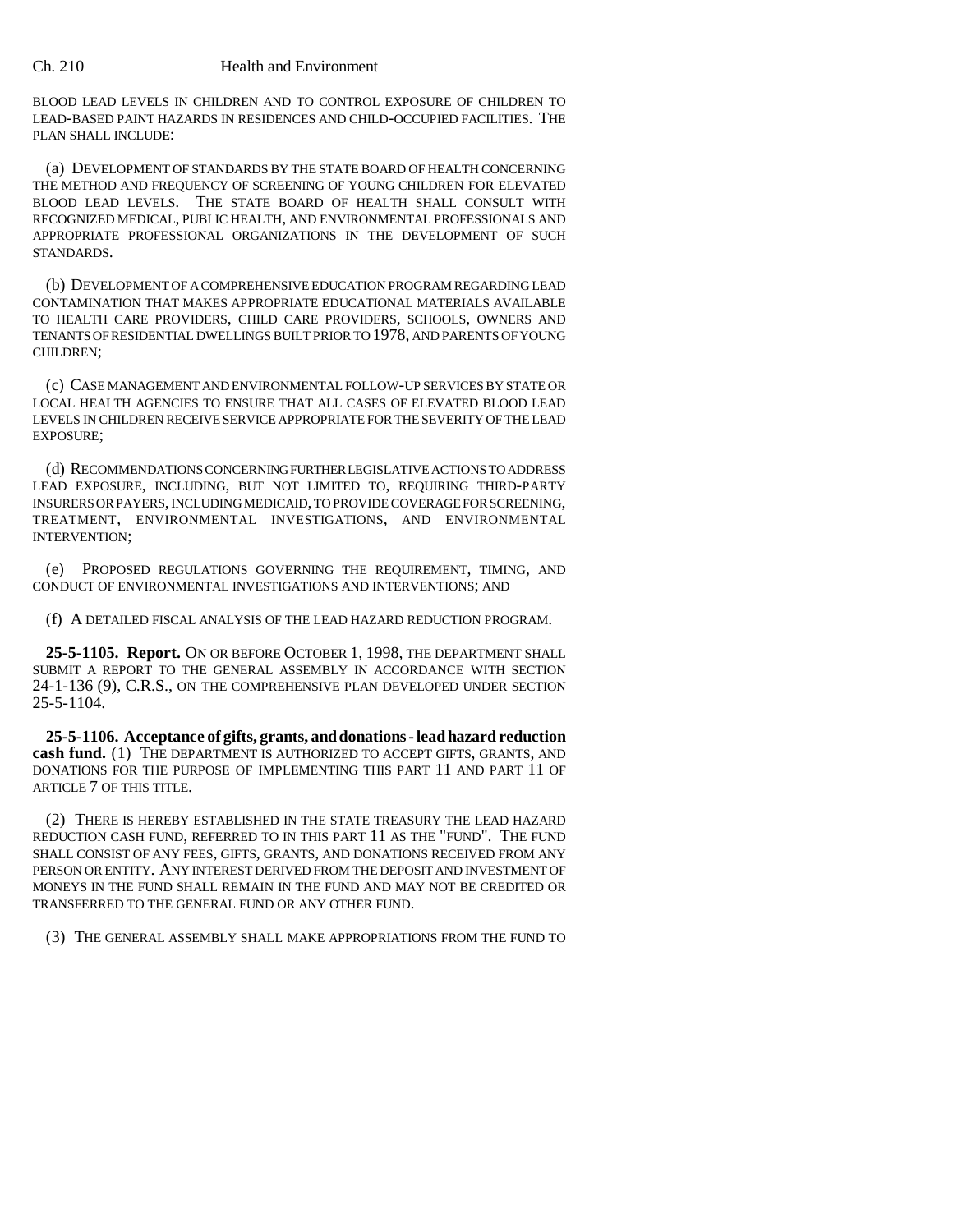THE DEPARTMENT FOR THE IMPLEMENTATION OF THIS PART 11 AND THE IMPLEMENTATION OF PART 11 OF ARTICLE 7 OF THIS TITLE.

**SECTION 2.** Article 7 of title 25, Colorado Revised Statutes, 1989 Repl. Vol., as amended, is amended BY THE ADDITION OF A NEW PART to read:

## PART 11 LEAD-BASED PAINT ABATEMENT

**25-7-1101. Legislative declaration.** (1) THE GENERAL ASSEMBLY HEREBY DECLARES THAT:

(a) EXPOSURE OF CHILDREN TO LEAD REPRESENTS A SIGNIFICANT ENVIRONMENTAL HEALTH PROBLEM THAT IS PREVENTABLE;

(b) ACCORDING TO THE FEDERAL "RESIDENTIAL LEAD-BASED PAINT HAZARD REDUCTION ACT OF 1992", 15 U.S.C. SECS. 2682 AND 2684, ET SEQ., AS AMENDED, HOME BUYERS AND RENTERS MUST BE PROPERLY INFORMED OF THE RISKS OF LEAD EXPOSURE TO CHILDREN, ESPECIALLY CHILDREN UNDER SEVEN YEARS OF AGE;

(c) TRAINED AND QUALIFIED INDIVIDUALS ARE NEEDED IN ORDER TO ADVISE CONSUMERS ABOUT LEAD HAZARDS IN GENERAL AND ABOUT SPECIFIC MEASURES THAT MAY BE NEEDED TO CONTROL SUCH HAZARDS; AND

(d) THE STATE SEEKS TO ADOPT THE CONCEPT OF "LEAD-SAFE" HOUSING UNITS AND CHILD-OCCUPIED FACILITIES, RATHER THAN "LEAD-FREE" HOUSING AND FACILITIES. THE GOAL OF THE STATE SHOULD NOT BE THE REMOVAL OF ALL LEAD-BASED PAINT, BUT THE CREATION OF HOUSING AND FACILITIES WHERE NO SIGNIFICANT LEAD-BASED PAINT HAZARD IS PRESENT. THIS GOAL INCLUDES THE REMOVAL, ENCLOSURE, OR ENCAPSULATION OF LEAD-BASED PAINT TO REMOVE LEAD HAZARDS FROM TARGET HOUSING AND CHILD-OCCUPIED FACILITIES.

(2) THE GENERAL ASSEMBLY DECLARES THAT THE ENFORCEMENT OF THE LEAD-BASED PAINT ABATEMENT STANDARDS MAY BE DELEGATED TO LOCAL HEALTH AND BUILDING DEPARTMENTS IN COLORADO.

(3) THEREFORE, THE GENERAL ASSEMBLY DETERMINES AND DECLARES THAT THE ENACTMENT OF THIS PART 11 IS A MATTER OF STATEWIDE CONCERN TO ACHIEVE UNIFORMITY IN THE REGULATION OF LEAD ABATEMENT PRACTICES AND UNIFORMITY IN THE QUALIFICATIONS FOR AND CERTIFICATION OF PERSONS WHO PERFORM SUCH ABATEMENT.

**25-7-1102. Definitions.** AS USED IN THIS PART 11, UNLESS THE CONTEXT OTHERWISE REQUIRES:

(1) "ABATEMENT" MEANS ANY MEASURE OR SET OF MEASURES THAT WILL CONTAIN OR PERMANENTLY ELIMINATE LEAD-BASED PAINT HAZARDS, INCLUDING:

(a) THE REMOVAL OF LEAD-BASED PAINT AND LEAD-CONTAMINATED DUST;

(b) THE PERMANENT CONTAINMENT OF LEAD-BASED PAINT;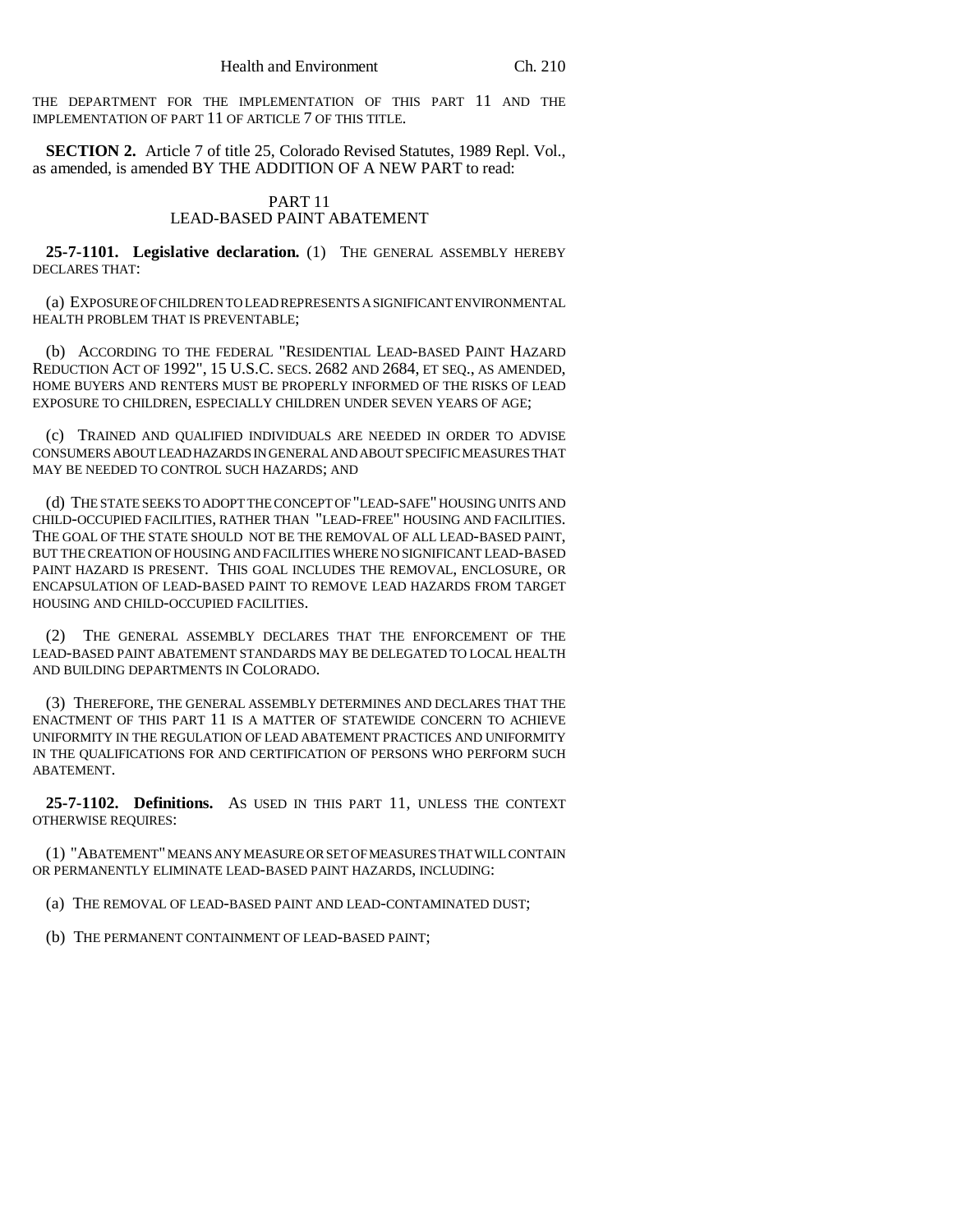#### Ch. 210 Health and Environment

(c) THE ENCAPSULATION OF LEAD-BASED PAINT;

(d) THE REPLACEMENT OR ENCLOSURE OF LEAD-PAINTED SURFACES OR FIXTURES;

(e) THE REMOVAL OR COVERING OF LEAD-CONTAMINATED SOIL; AND

(f) ALL PREPARATION, CLEANUP, DISPOSAL, MONITORING, AND CLEARANCE TESTING ACTIVITIES ASSOCIATED WITH THE MEASURES DESCRIBED IN THIS SUBSECTION (1).

(2) (a) "CHILD-OCCUPIED FACILITY" MEANS A BUILDING OR PORTION OF A BUILDING THAT:

(I) WAS CONSTRUCTED PRIOR TO 1978;

(II) IS VISITED REGULARLY BY THE SAME CHILD WHO IS UNDER SEVEN YEARS OF AGE;

(III) IS VISITED BY SUCH CHILD ON TWO OR MORE DAYS WITHIN ANY WEEK, CONSISTING OF THE PERIOD FROM SUNDAY THROUGH THE FOLLOWING SATURDAY, WITH EACH SUCH VISIT TOTALING SIX OR MORE HOURS; AND

(IV) IS VISITED BY SUCH CHILD A TOTAL OF AT LEAST SIXTY HOURS IN ONE YEAR.

(b) "CHILD-OCCUPIED FACILITY" INCLUDES, BUT IS NOT LIMITED TO, ANY DAY-CARE CENTER, PRESCHOOL, OR KINDERGARTEN CLASSROOM CONSTRUCTED PRIOR TO 1978.

(3) "COMMISSION" MEANS THE AIR QUALITY CONTROL COMMISSION CREATED BY SECTION 25-7-104.

(4) "DIVISION" MEANS THE AIR POLLUTION CONTROL DIVISION IN THE DEPARTMENT OF PUBLIC HEALTH AND ENVIRONMENT.

"LEAD-BASED PAINT" MEANS ANY PAINT CONTAINING MORE THAN SIX ONE-HUNDREDTHS OF ONE PER CENT BY WET WEIGHT OF LEAD METAL, MORE THAN FIVE-TENTHS OF ONE PERCENT BY DRY WEIGHT OF LEAD METAL, OR MORE THAN ONE MILLIGRAM PER SQUARE CENTIMETER OF LEAD METAL.

(6) "LEAD-BASED PAINT HAZARD" MEANS ANY CONDITION THAT CAUSES EXPOSURE TO LEAD FROM LEAD-CONTAMINATED DUST, LEAD-CONTAMINATED SOIL, OR LEAD-BASED PAINT.

(7) "TARGET HOUSING" MEANS HOUSING CONSTRUCTED PRIOR TO 1978 OTHER THAN ANY ZERO-BEDROOM DWELLING OR ANY HOUSING FOR THE ELDERLY OR A PERSON WITH A DISABILITY; EXCEPT THAT "TARGET HOUSING" INCLUDES HOUSING FOR THE ELDERLY OR A PERSON WITH A DISABILITY IF A CHILD UNDER SEVEN YEARS OF AGE RESIDES OR IS EXPECTED TO RESIDE IN THE HOUSING.

**25-7-1103. Powers and duties of the air quality control commission - rules.** (1) THE COMMISSION SHALL PROMULGATE RULES PURSUANT TO SECTION 24-4-103, C.R.S., AS NECESSARY TO IMPLEMENT THIS PART 11 UNDER THE REQUIREMENTS OF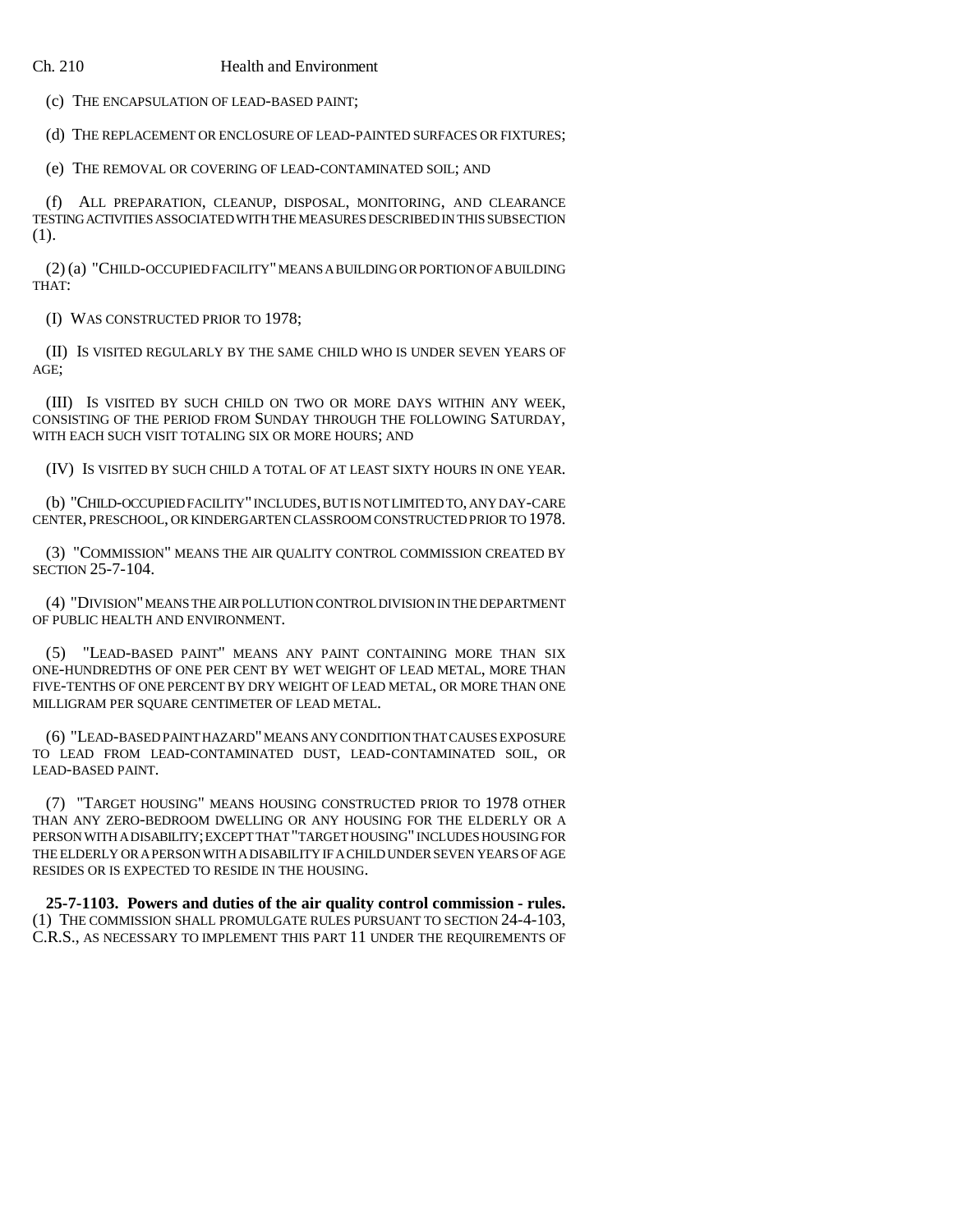THE FEDERAL "RESIDENTIAL LEAD-BASED PAINT HAZARD REDUCTION ACT OF 1992", 15 U.S.C. SECS. 2682 AND 2684, ET SEQ., AS AMENDED, INCLUDING THE FOLLOWING:

(a) PROCEDURES FOR A TRAINING AND CERTIFICATION PROGRAM FOR PERSONS AND COMPANIES INVOLVED IN INSPECTION, RISK ASSESSMENT, PLANNING, PROJECT DESIGN, SUPERVISION, OR CONDUCT OF THE ABATEMENT OF SURFACES CONTAINING LEAD-BASED PAINT, AS SUCH ACTIONS ARE DEFINED IN THE FEDERAL "RESIDENTIAL LEAD-BASED PAINT HAZARD REDUCTION ACT OF 1992", IN TARGET HOUSING OR CHILD-OCCUPIED FACILITIES;

(b) PERFORMANCE STANDARDS AND PRACTICES FOR LEAD ABATEMENT;

(c) PROCEDURES FOR THE APPROVAL OF PERSONS OR COMPANIES WHO PROVIDE TRAINING OR ACCREDITATION FOR WORKERS, SUPERVISORS, INSPECTORS, RISK ASSESSORS, OR PROJECT DESIGNERS PERFORMING LEAD-BASED PAINT ACTIVITIES IN TARGET HOUSING OR CHILD-OCCUPIED FACILITIES;

(d) PROCEDURES FOR NOTIFICATION TO APPROPRIATE PERSONS REGARDING LEAD-BASED PAINT PROJECTS IN TARGET HOUSING OR CHILD-OCCUPIED FACILITIES; AND

(e) ESTABLISHMENT OF FEES FOR CERTIFICATION OF PERSONS UNDER PARAGRAPH (a) OF THIS SUBSECTION (1), FOR ANY NECESSARY MONITORING OF SUCH PERSONS TO ENSURE COMPLIANCE WITH THIS PART 11, AND FOR APPROVAL OF PERSONS OR COMPANIES INVOLVED IN THE TRAINING OR ACCREDITATION UNDER PARAGRAPH (c) OF THIS SUBSECTION (1).

(2) (a) THE REQUIREMENTS FOR THE TRAINING AND CERTIFICATION PROGRAM ESTABLISHED BY THE COMMISSION UNDER PARAGRAPH (a) OF SUBSECTION (1) OF THIS SECTION SHALL NOT BE MORE STRINGENT THAN:

(I) THE TRAINING AND CERTIFICATION REQUIREMENTS ESTABLISHED BY THE FEDERAL "RESIDENTIAL LEAD-BASED PAINT HAZARD REDUCTION ACT OF 1992" OR FEDERAL RULES PROMULGATED PURSUANT TO SUCH ACT; OR

(II) THE TRAINING AND CERTIFICATION REQUIREMENTS OF ANY PROGRAM THAT HAS BEEN ESTABLISHED UNDER THE FEDERAL "RESIDENTIAL LEAD-BASED PAINT HAZARD REDUCTION ACT OF 1992" AND THAT HAS BEEN APPROVED BY THE FEDERAL ENVIRONMENTAL PROTECTION AGENCY.

(b) THE COMMISSION SHALL CONSIDER PRIOR EXPERIENCE IN ABATEMENT OF LEAD-BASED PAINT HAZARDS WHEN ESTABLISHING TRAINING AND CERTIFICATION REQUIREMENTS.

(3) THE PROVISIONS OF THIS PART 11 APPLY ONLY TO LEAD-BASED PAINT HAZARDS.

**25-7-1104. Duties of the air pollution control division - certification of trained individuals.** (1) PURSUANT TO THE FEDERAL "RESIDENTIAL LEAD-BASED PAINT HAZARD REDUCTION ACT OF 1992", 15 U.S.C. SECS. 2682 AND 2684, ET SEQ., AS AMENDED, THE DIVISION SHALL IMPLEMENT, COORDINATE, AND OVERSEE THE IMPLEMENTATION OF THE RULES PROMULGATED BY THE COMMISSION, INCLUDING, BUT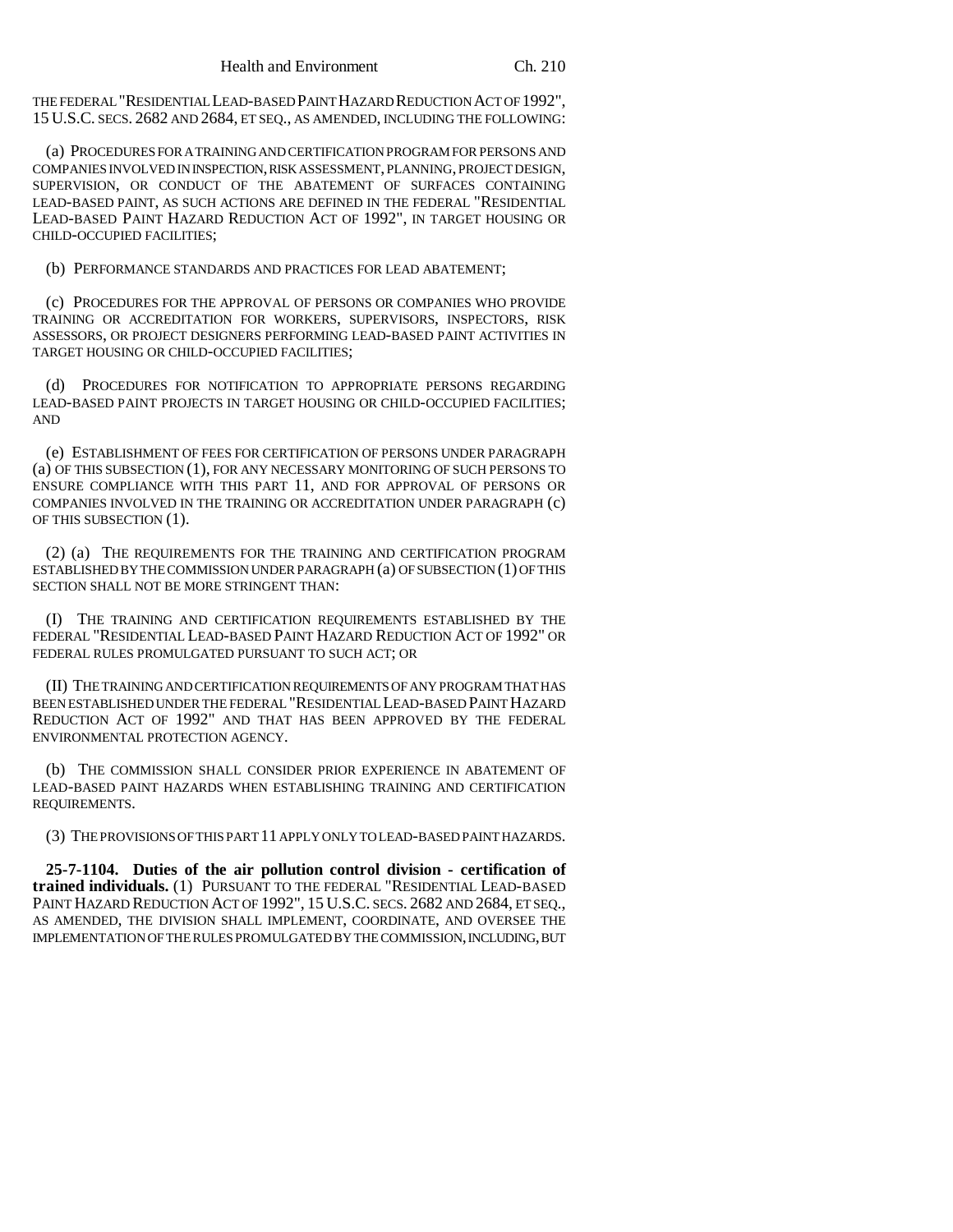NOT LIMITED TO:

(a) CERTIFYING ANY PERSON OR COMPANY INVOLVED IN INSPECTION, RISK ASSESSMENT, PLANNING, PROJECT DESIGN, SUPERVISION, OR CONDUCT OF THE ABATEMENT OF SURFACES CONTAINING LEAD-BASED PAINT, AS SUCH ACTIONS ARE DEFINED IN THE FEDERAL "RESIDENTIAL LEAD-BASED PAINT HAZARD REDUCTION ACT OF 1992", IN TARGET HOUSING OR CHILD-OCCUPIED FACILITIES; AND

(b) TAKING ACTIONS NECESSARY TO ENFORCE SUCH RULES OF THE COMMISSION.

(2) OTHER THAN TRAINING AND CERTIFICATION REQUIREMENTS, WHICH ARE DEEMED TO BE MATTERS OF STATEWIDE CONCERN, THE DIVISION MAY DELEGATE THE IMPLEMENTATION OR ENFORCEMENT OF STANDARDS UNDER THIS PART 11 TO LOCAL HEALTH OR BUILDING DEPARTMENTS, AS APPROPRIATE, IF REQUESTED BY SUCH A LOCAL DEPARTMENT. THE AIR QUALITY CONTROL COMMISSION SHALL ESTABLISH STANDARDS REGARDING SUCH DELEGATIONS TO LOCAL HEALTH AND BUILDING DEPARTMENTS.

**25-7-1105. Fees.** (1) (a) THE COMMISSION SHALL PROMULGATE RULES TO ESTABLISH THE FEES REQUIRED UNDER THIS PART 11.

(b) THE COMMISSION SHALL ADJUST THE FEES SO THAT THE REVENUE GENERATED FROM SUCH FEES IS SUFFICIENT TO COVER THE DIRECT AND INDIRECT COSTS TO IMPLEMENT THE LEAD HAZARD REDUCTION PROGRAM UNDER THIS PART 11 AND PART 11 OF ARTICLE 5 OF THIS TITLE.

(2) ALL FEES COLLECTED BY THE DIVISION OR ITS DESIGNEE PURSUANT TO THIS PART 11 SHALL BE TRANSMITTED TO THE STATE TREASURER, WHO SHALL CREDIT THE SAME TO THE LEAD HAZARD REDUCTION CASH FUND ESTABLISHED PURSUANT TO SECTION 25-5-1106. THE GENERAL ASSEMBLY SHALL APPROPRIATE FROM SUCH FUND TO THE DEPARTMENT OF PUBLIC HEALTH AND ENVIRONMENT SUFFICIENT MONEYS TO IMPLEMENT THE PROVISIONS OF THIS PART 11 AND PART 11 OF ARTICLE 5 OF THIS TITLE.

**25-7-1106. Enforcement.** WHENEVER THE DIVISION OR ITS DESIGNEE HAS REASON TO BELIEVE THAT ANY PERSON HAS VIOLATED ANY OF THE PROVISIONS OF THIS PART 11 OR THE RULES PROMULGATED THEREUNDER, THE DIVISION OR ITS DESIGNEE MAY COMMENCE AN ENFORCEMENT ACTION PURSUANT TO SECTION 25-7-115.

**25-7-1107. Applicability of article - child-occupied facilities and target housing.** NOTHING IN THIS ARTICLE SHALL BE INTERPRETED TO AFFECT ANY FACILITY OR LOCATION OTHER THAN A CHILD-OCCUPIED FACILITY OR TARGET HOUSING.

**SECTION 3.** 25-7-115 (1) (a), Colorado Revised Statutes, 1989 Repl. Vol., as amended, is amended to read:

**25-7-115. Enforcement.** (1) (a) The division shall enforce compliance with the emission control regulations of the commission, the requirements of the state implementation plan, and the provisions of parts 1 to 4 AND PART 11 of this article, including terms and conditions of any permit required pursuant to this article.